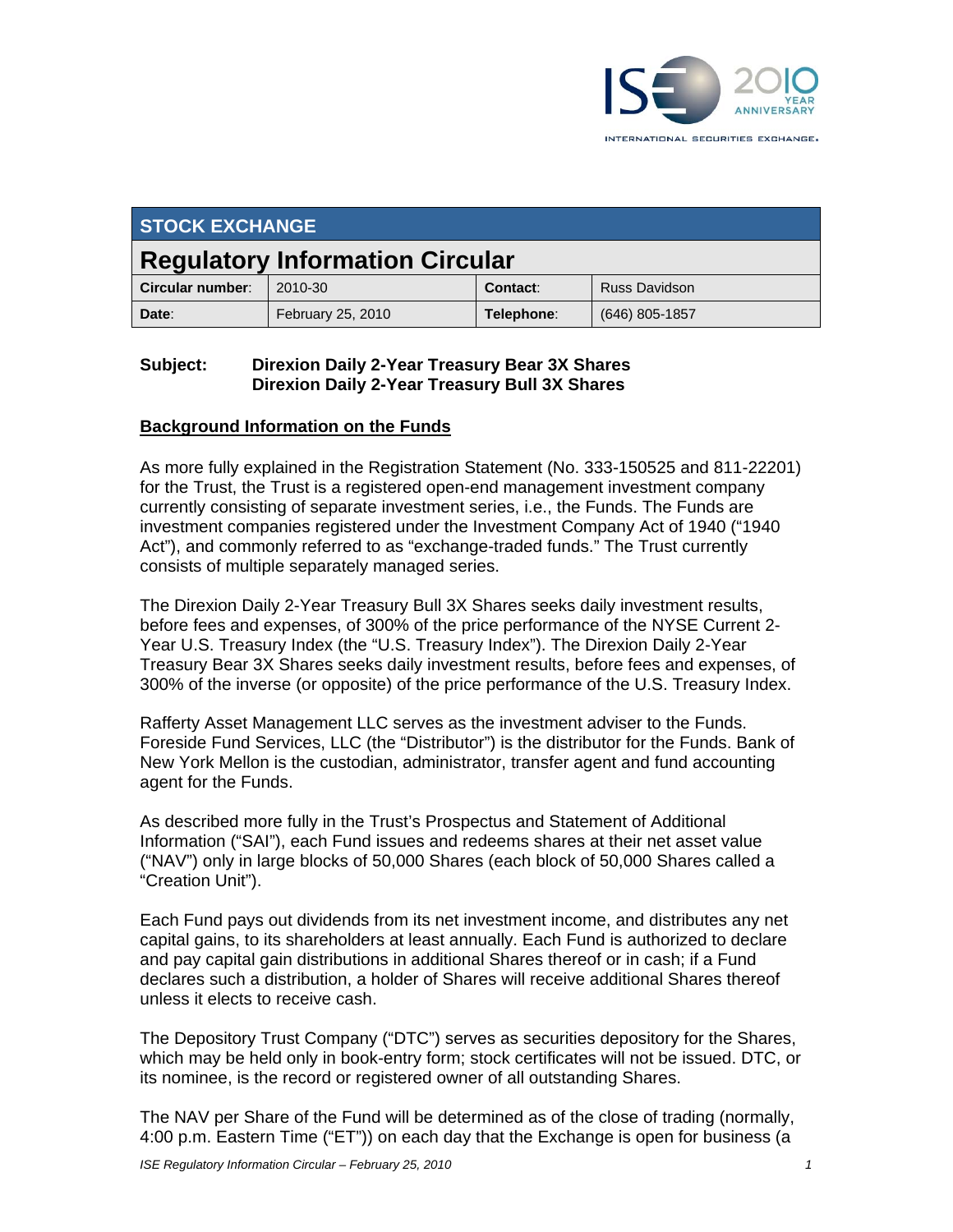

"Business Day"). The NAV is available from the Trust and the Exchange and is also available to National Securities Clearing Corporation ("NSCC") participants through data made available from NSCC.

The Trust's registration statement describes the various fees and expenses for the Fund's shares. For a more complete description of the Funds and the Indexes, visit www.direxionshares.com.

## **Purchases and Redemptions in Creation Unit Size**

Equity Electronic Access Members ("Equity EAMS") are hereby informed that procedures for purchases and redemptions of Shares in Creation Units are described in the Trust's Prospectus and SAI and that Shares are not individually redeemable but are redeemable only in Creation Unit aggregations or multiples thereof. As described in the Prospectus, Creation Units of the Bull Fund are issued following deposit with the Fund of a basket of securities and/or cash. Redemption proceeds will be paid either in cash or inkind with a basket of securities. Creation units of the Bear funds are purchased and redeemed for cash.

## **Principal Risks**

Interested persons are referred to the Trust's Prospectus for a description of risks associated with an investment in the Shares. These risks include, but are not limited to, market risks, the risk that each Fund's investment strategy may subject such Fund to greater changes to the value of portfolio holdings and imperfect correlation to the relevant Underlying Index. Each Fund may also not correlate to the relevant Underlying Index for a number of reasons including the incursion by the Fund of operating expenses and costs associated with the use of leveraged investment techniques. Over time, the cumulative percentage increase or decrease in the NAV of a Fund may diverge significantly from the cumulative percentage increase or decrease in the multiple return of the Underlying Index due to the compounding effect of losses and gains on the returns of a Fund.

In addition, as noted in the Prospectus, the Shares trade at market prices that may differ from their NAV. The NAV of the Shares will fluctuate with changes in the market value of the Fund's holdings while the market prices of the Shares will fluctuate in accordance with changes in NAV as well as the supply and demand for the Shares.

These Funds seek a 300% or -300% return, respectively, of an index *for a single day.*  Due to the compounding of daily returns, returns over periods other than one day will likely differ in amount and possibly direction from the target return for the same period. Investors should monitor their holdings consistent with their strategies, as frequently as daily. The Funds' prospectus describing correlation, leverage and other risks is available at www.direxionfunds.com.

## **Exchange Rules Applicable to Trading in the Shares**

The Shares are considered equity securities, thus rendering trading in the Shares subject to the Exchange's existing rules governing the trading of equity securities.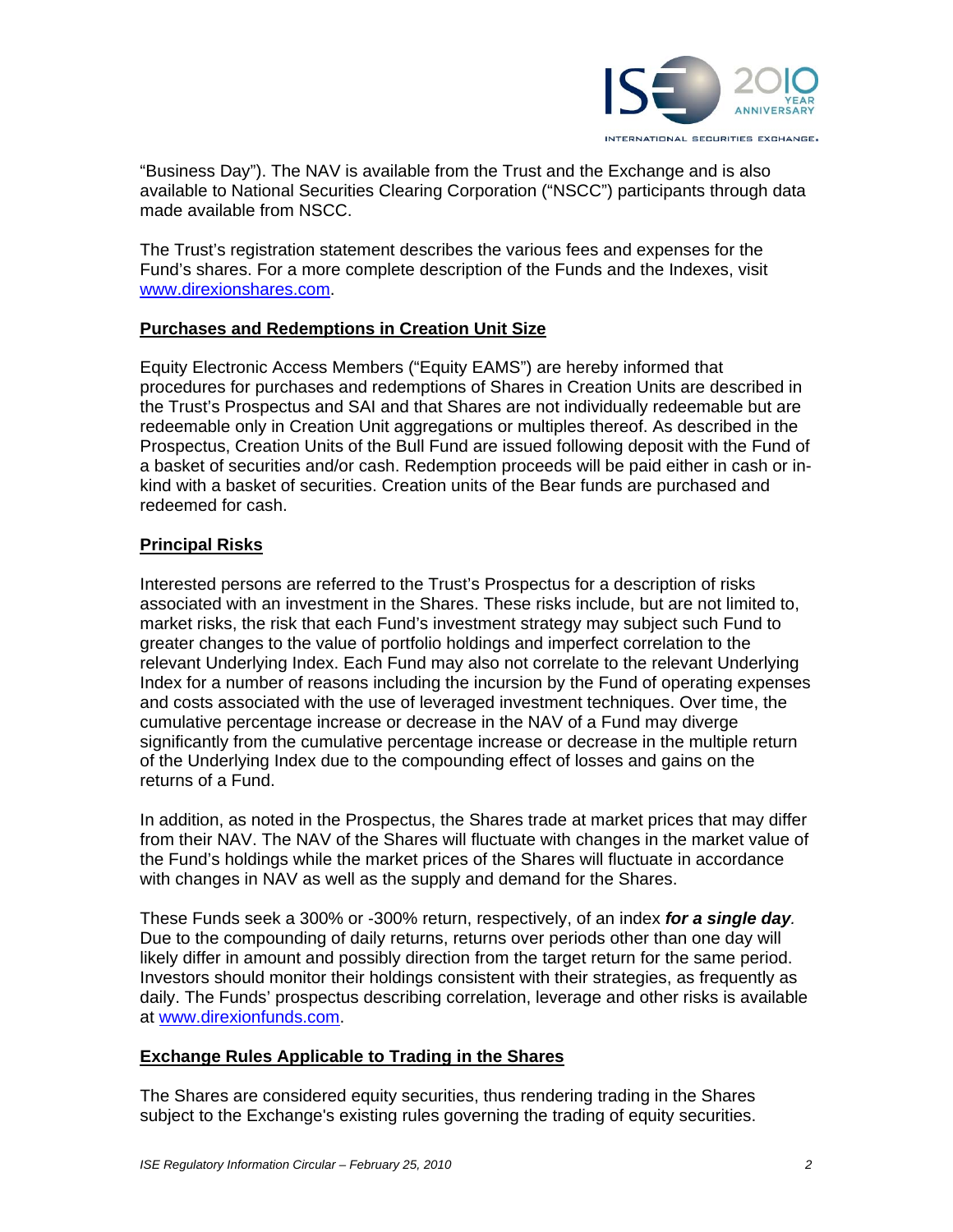

## **Trading Hours**

Trading in the Shares on ISE is on a UTP basis and is subject to ISE equity trading rules. The Shares will trade from 8:00 a.m. until 8:00 p.m. Eastern Time. Equity EAMs trading the Shares during the Extended Market Sessions are exposed to the risk of the lack of the calculation or dissemination of underlying index value or intraday indicative value ("IIV"). For certain derivative securities products, an updated underlying index value or IIV may not be calculated or publicly disseminated in the Extended Market hours. Since the underlying index value and IIV are not calculated or widely disseminated during Extended Market hours, an investor who is unable to calculate implied values for certain derivative securities products during Extended Market hours may be at a disadvantage to market professionals.

## **Trading Halts**

ISE will halt trading in the Shares in accordance with ISE Rule 2101(a)(2)(iii). The grounds for a halt under this Rule include a halt by the primary market because it stops trading the Shares and/or a halt because dissemination of the IIV or applicable currency spot price has ceased, or a halt for other regulatory reasons. In addition, ISE will stop trading the Shares if the primary market de-lists the Shares.

## **Suitability**

Trading in the Shares on ISE will be subject to the provisions of ISE Rule 2123(l). Members recommending transactions in the Shares to customers should make a determination that the recommendation is suitable for the customer. In addition, members must possess sufficient information to satisfy the "know your customer" obligation that is embedded in ISE Rule 2123(l).

Equity EAMs also should review FINRA Notice to Members 03-71 for guidance on trading these products. The Notice reminds members of their obligations to: (1) conduct adequate due diligence to understand the features of the product; (2) perform a reasonable-basis suitability analysis; (3) perform customer-specific suitability analysis in connection with any recommended transactions; (4) provide a balanced disclosure of both the risks and rewards associated with the particular product, especially when selling to retail investors; (5) implement appropriate internal controls; and (6) train registered persons regarding the features, risk and suitability of these products.

## **Delivery of a Prospectus**

Pursuant to federal securities laws, investors purchasing Shares must receive a prospectus prior to or concurrently with the confirmation of a transaction. Investors purchasing Shares directly from the Fund (by delivery of the Deposit Amount) must also receive a prospectus.

Prospectuses may be obtained through the Distributor or on the Fund's website. The Prospectus does not contain all of the information set forth in the registration statement (including the exhibits to the registration statement), parts of which have been omitted in accordance with the rules and regulations of the SEC. For further information about the Fund, please refer to the Trust's registration statement.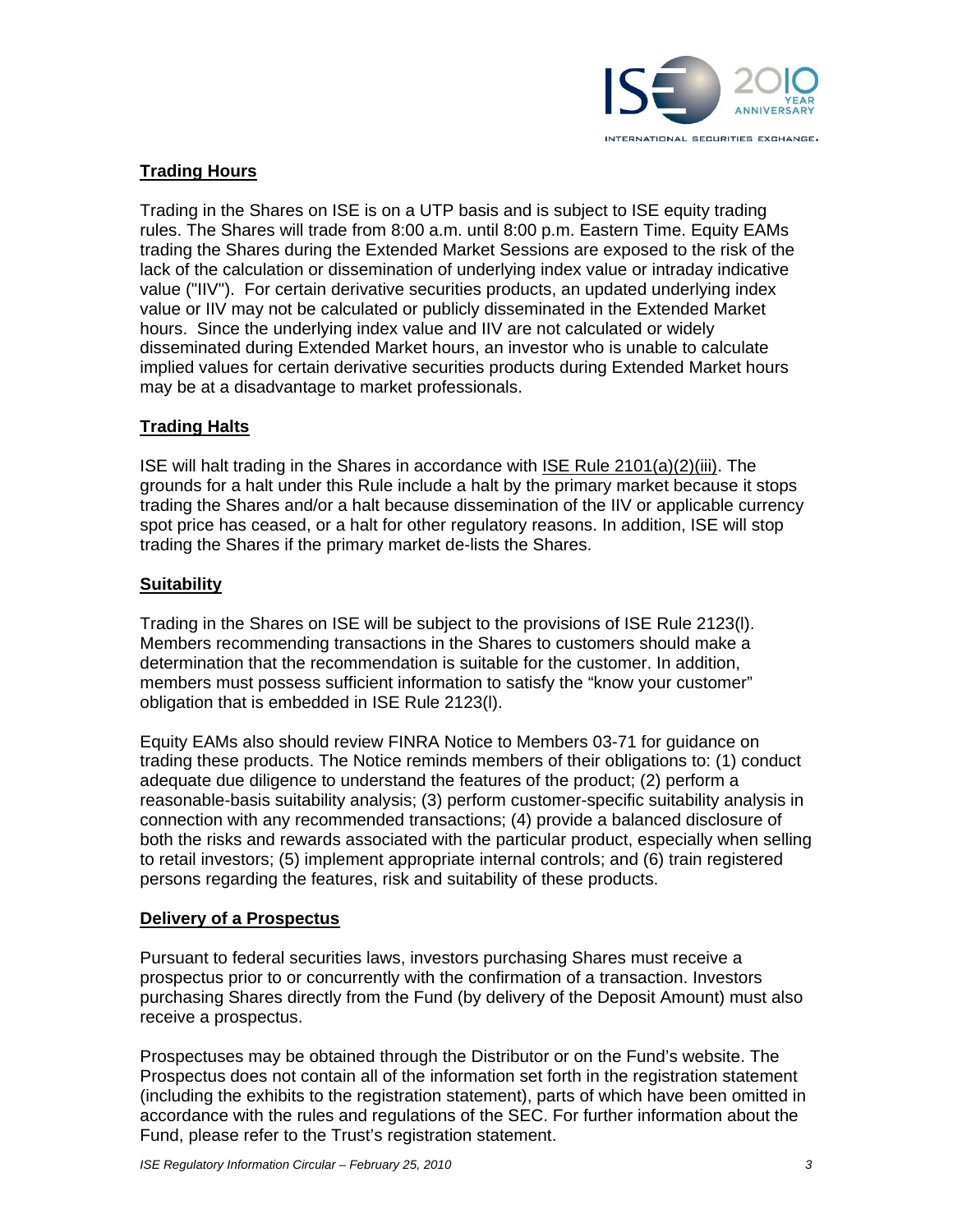

#### **Exemptive, Interpretive and No-Action Relief Under Federal Securities Regulations**

The Commission has issued a letters dated October 30, 2008 and December 15, 2008, ("No-Action Letters") granting exemptive or no-action relief from certain rules under the Securities Exchange Act of 1934 for the Funds.

#### **Regulation M Exemptions**

Generally, Rules 101 and 102 of Regulation M prohibit any "distribution participant" and its "affiliated purchasers" from bidding for, purchasing, or attempting to induce any person to bid for or purchase any security which is the subject of a distribution until after the applicable restricted period, except as specifically permitted in Regulation M. The provisions of the Rules apply to underwriters, prospective underwriters, brokers, dealers, and other persons who have agreed to participate or are participating in a distribution of securities.

The No-Action Letters confirm that the Trust is excepted under paragraph (c)(4) of Rule 101 of Regulation M with respect to the Bull Funds, thus permitting persons who may be deemed to be participating in a distribution of Shares of the Bear Funds to bid for or purchase such Shares during their participation in such distribution.

The No-Action Letters also confirm the interpretation of Rule 101 of Regulation M that a redemption of Creation Unit size aggregations of Shares of the Bull Funds and the receipt of Redemption Securities in exchange therefor by a participant in a distribution of Shares of the Bull Funds would not constitute an "attempt to induce any person to bid for or purchase a covered security, during the applicable restricted period" within the meaning of Regulation M, and therefore would not violate Regulation M. The No-Action Letters confirm that the Trust is excepted under paragraph (d)(4) of Rule 102 of Regulation M with respect to the Bull Funds, thus permitting the Bull Funds to redeem Shares of the Bull Funds during the continuous offering of such Shares.

## **SEC Rule 14e-5**

The No Action Letters grant an exemption from Rule 14e-5 to permit any person acting as dealer-manager of a tender offer for an Equity Security to: (1) redeem Shares of the Bull Funds in Creation Unit size aggregations to the Trust for a redemption basket that may include a security subject to the tender offer; and (2) purchase Shares of the Bull Funds during such offer.

#### **SEC Rule 10b-17**

Rule 10b-17, with certain exceptions, requires an issuer of a class of publicly traded securities to give notice of certain specified actions (for example, a dividend distribution, stock split, or rights offering) relating to such class of securities in accordance with Rule 10b-17(b) The No-Action Letters grant an exemption from the requirements of Rule 10b-17 to the Trust with respect to transactions in the Shares.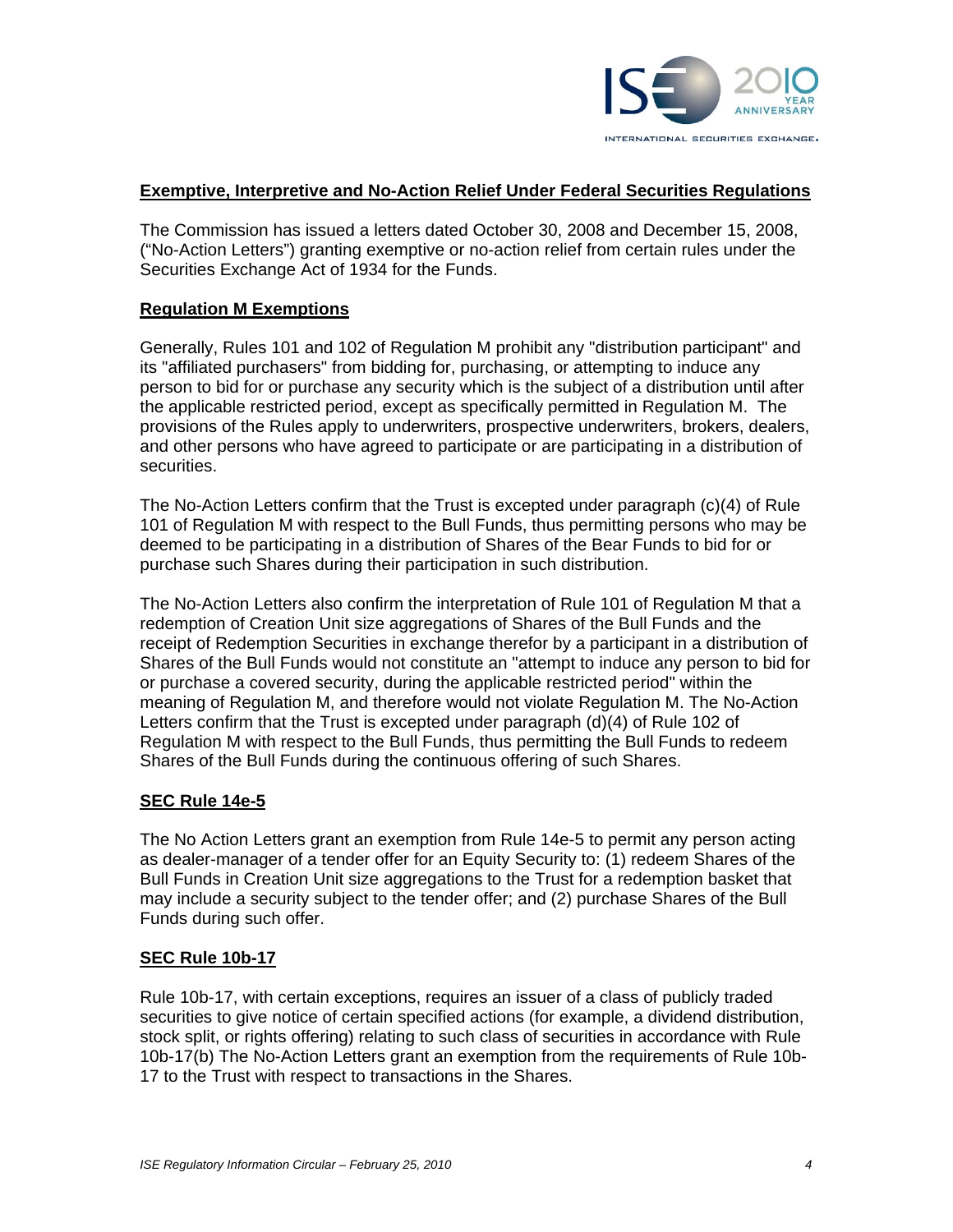

**This Regulatory Information Circular is not a statutory Prospectus. Equity EAMs should consult the Trust's Registration Statement, SAI, Prospectus and the Fund's website for relevant information.**